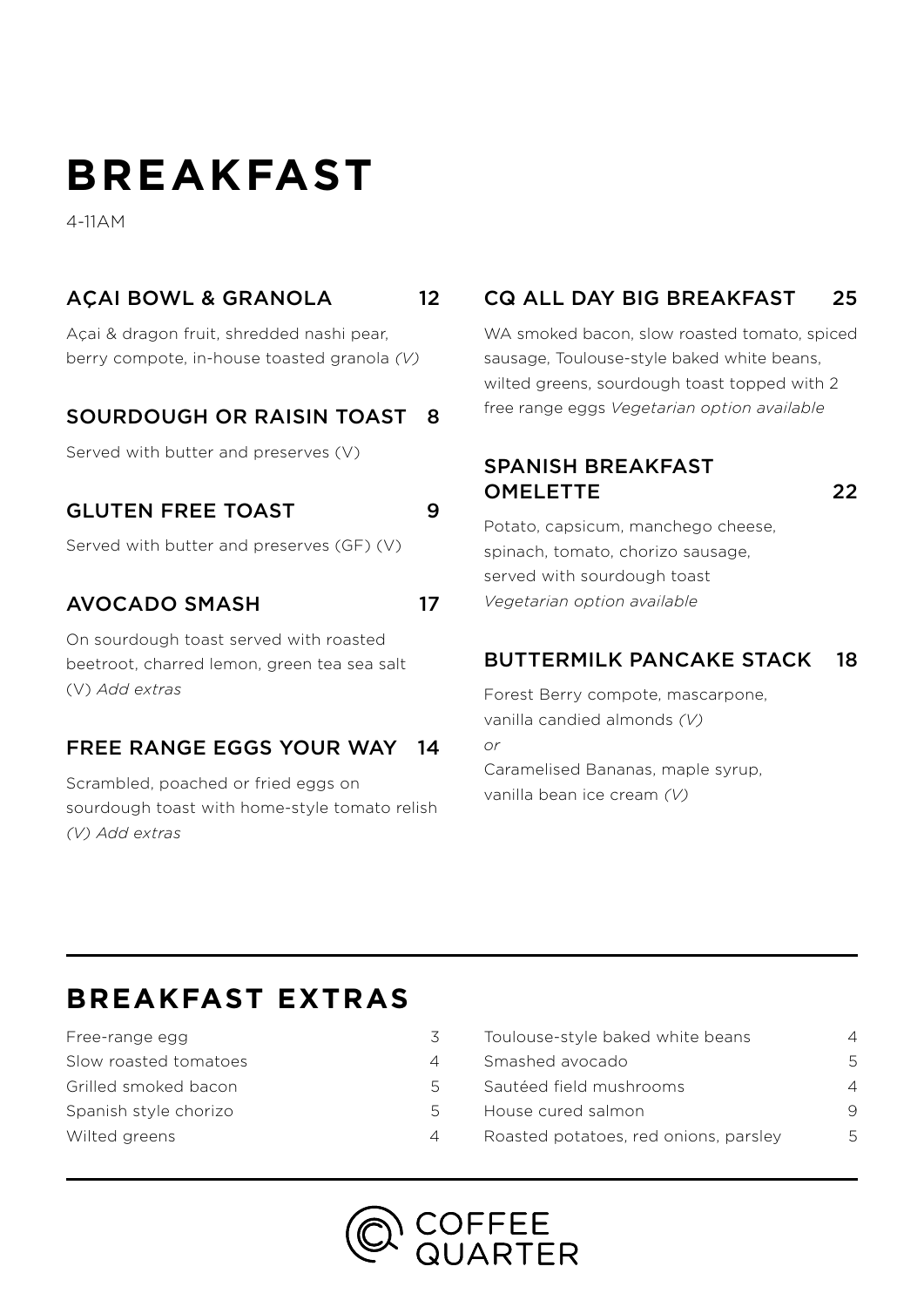# **LIGHTER**

11AM UNTIL LATE

### SALMON & BEETROOT BAGEL 12

House cured salmon, smoked black garlic cream cheese, roasted baby beets, pickled zucchini, avocado, fried capers

#### AEGEAN TASTING PLATE 18

Toasted Turkish bread, hummus, Sicilian green olives, marinated feta, sun dried tomatoes *(V) Add extras* 

#### SMOKED EGGPLANT SALAD 14

Buckwheat Tabouleh, cashew feta, grape tomatoes & mint *(V) Add extras* 

#### CQ CAESAR 16

Local Wanneroo cos lettuce, smoked bacon, soft free-range egg, anchovy aioli, garlic brushed sourdough wedge *Add extras*

# **COOL FOR KIDS**

AVAILABLE ALL DAY

| FREE RANGE EGG "THEIR WAY"<br><b>ON TOAST</b>                          |    |
|------------------------------------------------------------------------|----|
| Served on sourdough toast                                              |    |
| <b>BEANS ON TOAST</b>                                                  |    |
| Traditional baked beans on toast                                       |    |
| <b>CHEESE TOASTIE</b>                                                  |    |
| Cheese sandwich with tomato and/or ham                                 |    |
| <b>CQ LITTLE LUNCHBOX</b>                                              | 13 |
| Cheese sandwich, fresh seasonal fruit,<br>cookie & fruit juice         |    |
| <b>ICE CREAM SUNDAE</b>                                                |    |
| Chocolate sauce or strawberry sauce,<br>hundreds & thousands sprinkles |    |

| Basket of chips, lime aioli   | 1Ο |
|-------------------------------|----|
| Garden Salad                  | R  |
| Baby Beetroot, roast pumpkin, |    |
| kale & feta salad             | 1Ο |
|                               |    |

## **EXTRAS**

| Free range egg       | ζ. |
|----------------------|----|
| Mount Barker chicken |    |
| Grilled smoked bacon | 5  |
| Chorizo              | 5  |
| House cured salmon   | q  |
| WA prawns            | 8  |

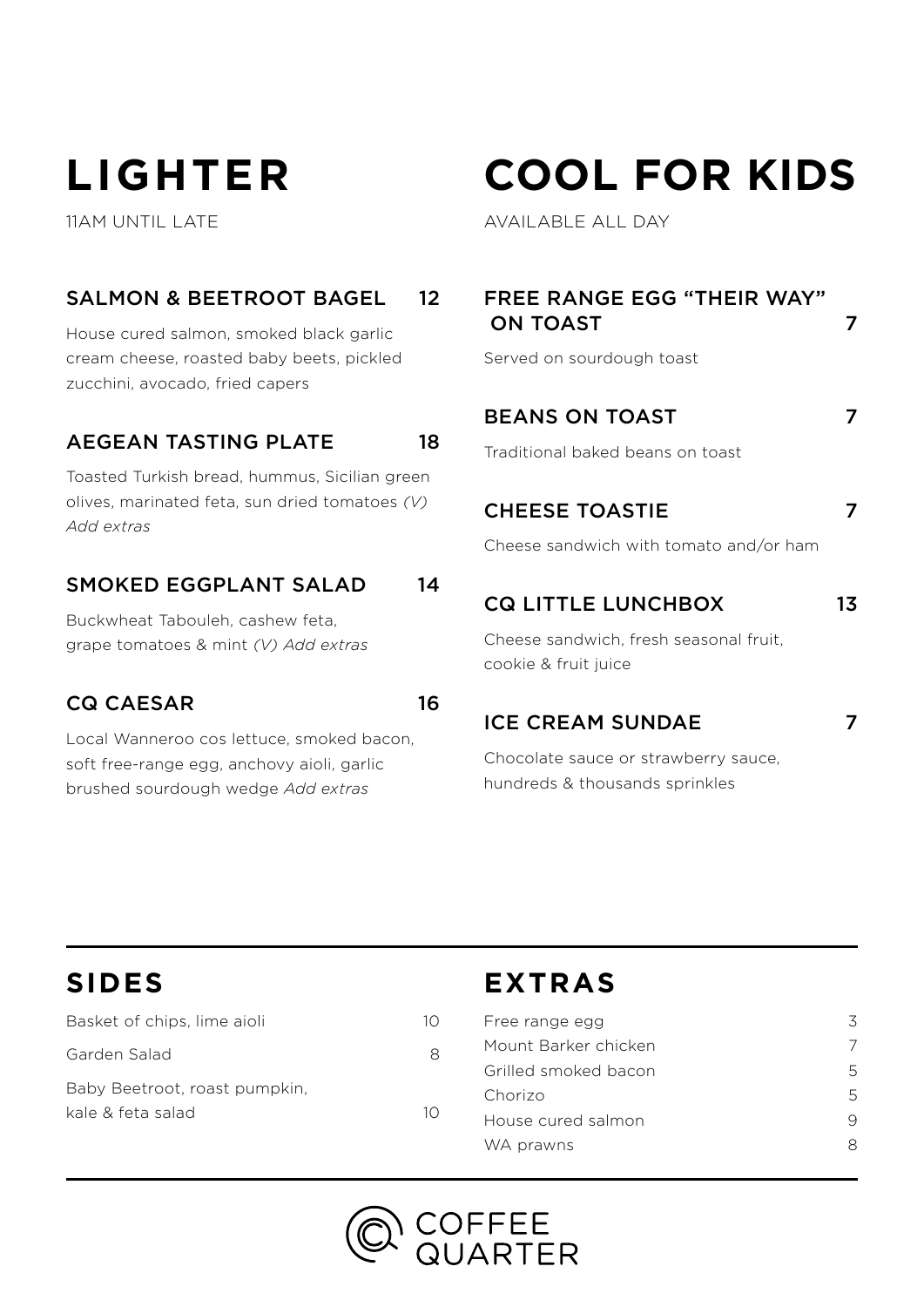# **LARGER**

11AM UNTIL LATE

#### FISH & CHIPS 24

WA fish fillets, chips, green pea & mint, charred lemon, garlic aioli, bitter leaf salad

#### CQ ANGUS BURGER 23

With chilli jam, cheddar, pickled zucchini, chips, lime aioli

#### CHAR SUI BRUSHED DUROC PORK 25

With wilted greens, black rice, bean shoots, chilli nahm jim, Szechuan roasted almond, crispy carrot

#### ROAST WA LAMB FLATBREAD 22

With Moroccan chutney, tahini yoghurt, carrot, cucumber, pomegranate salad

#### SALT & PEPPER CALAMARI 24

Lightly fried salt & pepper WA squid, chips, leaves, Sriracha mayo

SOUTHERN FRIED CHICKEN BURGER 24

With beetroot & carrot slaw, pickles, Kewpie mayo, chips, lime aioli

#### CQ ALL DAY BIG BREAKFAST 25

WA smoked bacon, slow roasted tomato, spiced sausage, Toulouse-style baked white beans, wilted greens, sourdough toast topped with 2 free range eggs *Vegetarian option available*

## **SIDES**

| Basket of chips, lime aioli   | 10 |
|-------------------------------|----|
| Garden Salad                  | R  |
| Baby Beetroot, roast pumpkin, |    |
| kale & feta salad             | 10 |
|                               |    |

## **EXTRAS**

| Free range egg        | ζ |
|-----------------------|---|
| Mount Barker chicken  |   |
| Grilled smoked bacon  | 5 |
| Spanish style chorizo | 5 |
| House cured salmon    | q |
| WA prawns             | 8 |
|                       |   |

## **DESSERT**

ALL DAY CAKE DISPLAY 8-12

See our party cabinet for todays selection

#### DECONSTRUCTED TIRAMISU 12

Amaretti cookies, lemon myrtle mascarpone, Five Senses coffee

CQ CHURROS 12

Chocolate fondue, caramelised banana, berry compote

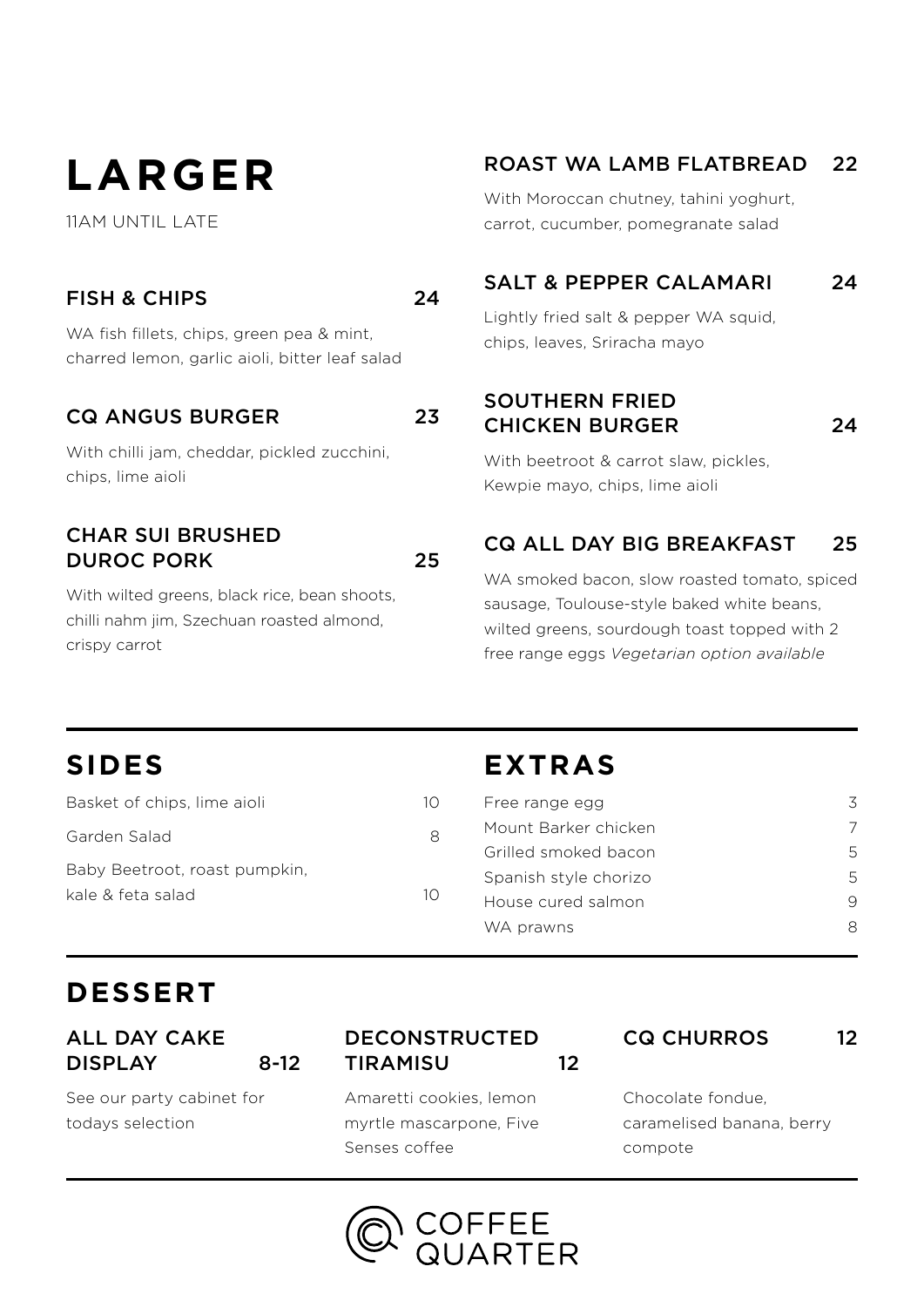# **DRINKS**

| <b>SPARKLING</b>                                        | 150ml 250ml | Bottle |
|---------------------------------------------------------|-------------|--------|
| T'Gallant Prosecco 2018<br>Mornington, VIC              | 11          |        |
| Madfish Moscato<br>Margaret River, WA                   | 9           | 36     |
| Allegory Pinot Noir<br>Chardonnay<br>Margaret River, WA | 14          | 56     |

WHITE WINE 150ml 250ml Bottle

| Deep Woods Estate Ivory<br>Semillon Sauvignon Blanc<br>Margaret River, WA | 9  | 14 | 36 |
|---------------------------------------------------------------------------|----|----|----|
| Grandstand SBS<br>Margaret River, WA                                      | 10 | 15 | 40 |
| Devils Lair Fifth Leg<br>Sauvignon Blanc<br>Western Australia             | 9  | 14 | 36 |
| Icarus Chardonnay<br>Margaret River, WA                                   | 10 | 15 | 40 |
| Weird Science Chardonnay<br>Margaret River, WA                            | 9  | 14 | 36 |

**RED WINE** 150ml 250ml Bottle

| Deep Woods Estate Ebony                            |     |    |    |
|----------------------------------------------------|-----|----|----|
| Cabernet Shiraz<br>Margaret River, WA              | 9   | 14 | 36 |
| Grandstand Shiraz<br>Margaret River, WA            | 10  | 15 | 40 |
| Devils Lair Fifth Leg Shiraz<br>Margaret River, WA | 12. | 18 | 48 |
| Flametree Embers                                   |     |    |    |
| Cabernet Sauvignon<br>Margaret River, WA           | 13  | 19 | 52 |

# **ROSÉ WINE** 150ml 250ml Bottle

| Devils Lair Fifth Leg Rosé |
|----------------------------|
| Western Australia          |

9 14 36

## **PACKAGED**

#### **BEERS**

| Corona $4.5%$                    | 10  |
|----------------------------------|-----|
| Kirin Megumi 4.5%                | 11  |
| Emu Export 4.2%                  | 9   |
| James Squire 150 Lashes 4.2%     | 10  |
| Hahn Super Dry 3.5%              | 9.5 |
| Little Creatures Pale Ale 5.2%   | 11  |
| Gage Roads Atomic IPA 5.6%       | 12  |
| Little Creatures Rogers Ale 3.8% | 11  |
| Gage Roads Side Track XPA 3.5%   | 9   |
| Hahn Premium Light 2.4%          | 8   |
| Heineken 0 0%                    | 6   |

#### **CIDERS & HARD SODAS**

| James Squire Orchard Crush Cider 4.8% | 9.5 |
|---------------------------------------|-----|
| Matso's Ginger Beer 3.5%              | 11  |
| Matso's Mango Beer 4.5%               | 11  |
| Matso's Hard Lemon 4.6%               | 11  |

#### **SPIRITS**

| Gordons Gin & Tonic 4.5%       | 11 |
|--------------------------------|----|
| Jim Beam & Cola 5%             | 12 |
| Jack Daniels & Cola 4.8%       | 12 |
| Johnnie Walker Red & Cola 4.6% | 13 |
| Smirnoff Ice 4.5%              | 13 |